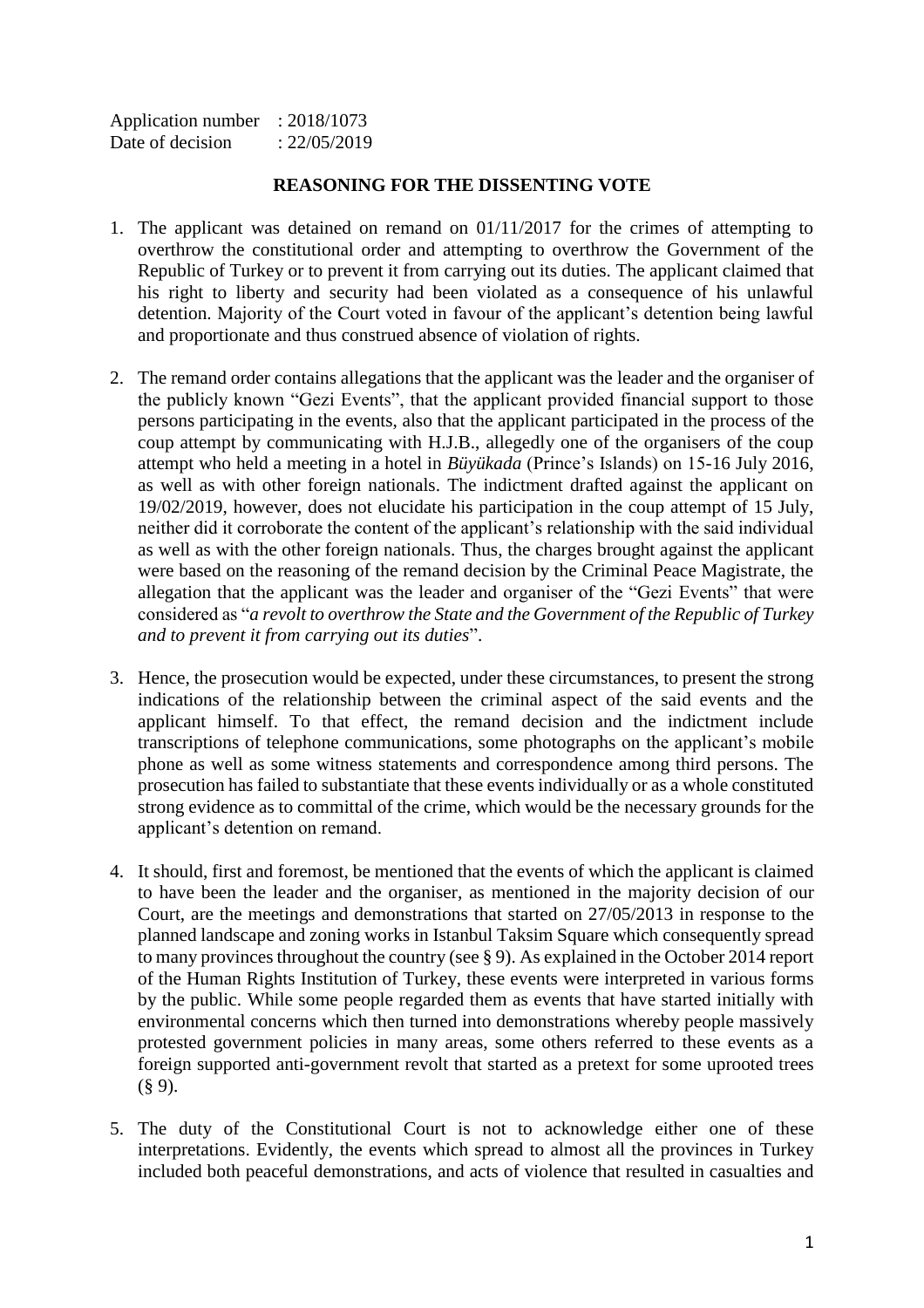injuries. Hence, the Constitutional Court abstains from a categorical approach when reviewing the individual applications related to the Gezi events and focuses firstly on whether the meeting in which the applicants participated was a peaceful one or not. Even in cases where the meetings and the demonstrations in which the applicants had participated turned into violent acts, the Court's main consideration is to determine whether the applicant personally had resorted to violence or not.

- 6. In an application regarding the freedom of assembly and association, the Constitutional Court ruled that the conviction of the applicants of the crime of organising and managing an illegal meeting following an assembly and demonstration that did not contain any act of violence, has violated the right to assembly and association as guaranteed in Article 34 of the Constitution (*Ali Orak and Irfan Gül*, Application No: 2014/10626, 18/04/2018). In another application, the Court considered that the applicant's physical treatment by the police after she fell down while escaping from the police during an assembly and demonstration she stated that she was participating to protest extreme force used by the police during the Gezi events, has violated the ban for inhuman treatment as well as the freedom of assembly and association. While acknowledging that the said demonstrations in this application turned into violent acts and that the physical intervention by the law enforcement was necessary to ensure public order, the Court pointed out that the "applicant's involvement in these violent acts could not have been established" and that the law enforcement's disproportionate treatment of the applicant who did not display any aggression would create a "chilling" effect on the exercise of the freedom of assembly and association (*Özge Özgürengin*, Application No: 2014/5218, 19/04/2018, §§ 68, 107, 108).
- 7. In this regard, what is required in the existing application is to review whether the prosecution was able to establish on relevant and necessary grounds that there have been strong indications showing the applicant's relationship with the acts of violence which would eventually constitute a crime. The majority decision of the Court, however, did with stating that "*considering his social status and his national and international ties, the applicant was in a position to foresee that the events were evolving into acts of violence and the consequences of these events*", and that his detention on remand on the grounds of the prosecution's acknowledgment as strong indications of his involvement in these events (supporting the spreading of the events, holding meetings to that effect, trying to shape national and international public opinion) as stipulated in the remand order and the indictment, cannot be regarded as arbitrary and unfounded (§ 70).
- 8. This assessment cannot be regarded as establishing the applicant's link with the acts of violence. Firstly, the applicant's participation in the Gezi events and his support for these events, cannot be regarded alone as evidence of his committal of a crime. Because, everyone can organise an assembly and demonstration, join the organisers and wish to spread such activities, on condition that these acts are peaceful. What is essential here, is to establish with concrete facts the applicant's relation with any act of violence.
- 9. In this regard, the statements in the intercepted phone conversations concerning the purchase and distribution of gas masks and goggles should be underlined. Obviously, if it is established that these masks and goggles were provided to the demonstrators clashing with the police during the events, this could be regarded as strong evidence for the committal of a crime. However, despite the applicant's defence on the contrary, the prosecution has not provided any information showing that these materials have been used in the acts of violence and by members of terrorist organisations. Furthermore, in many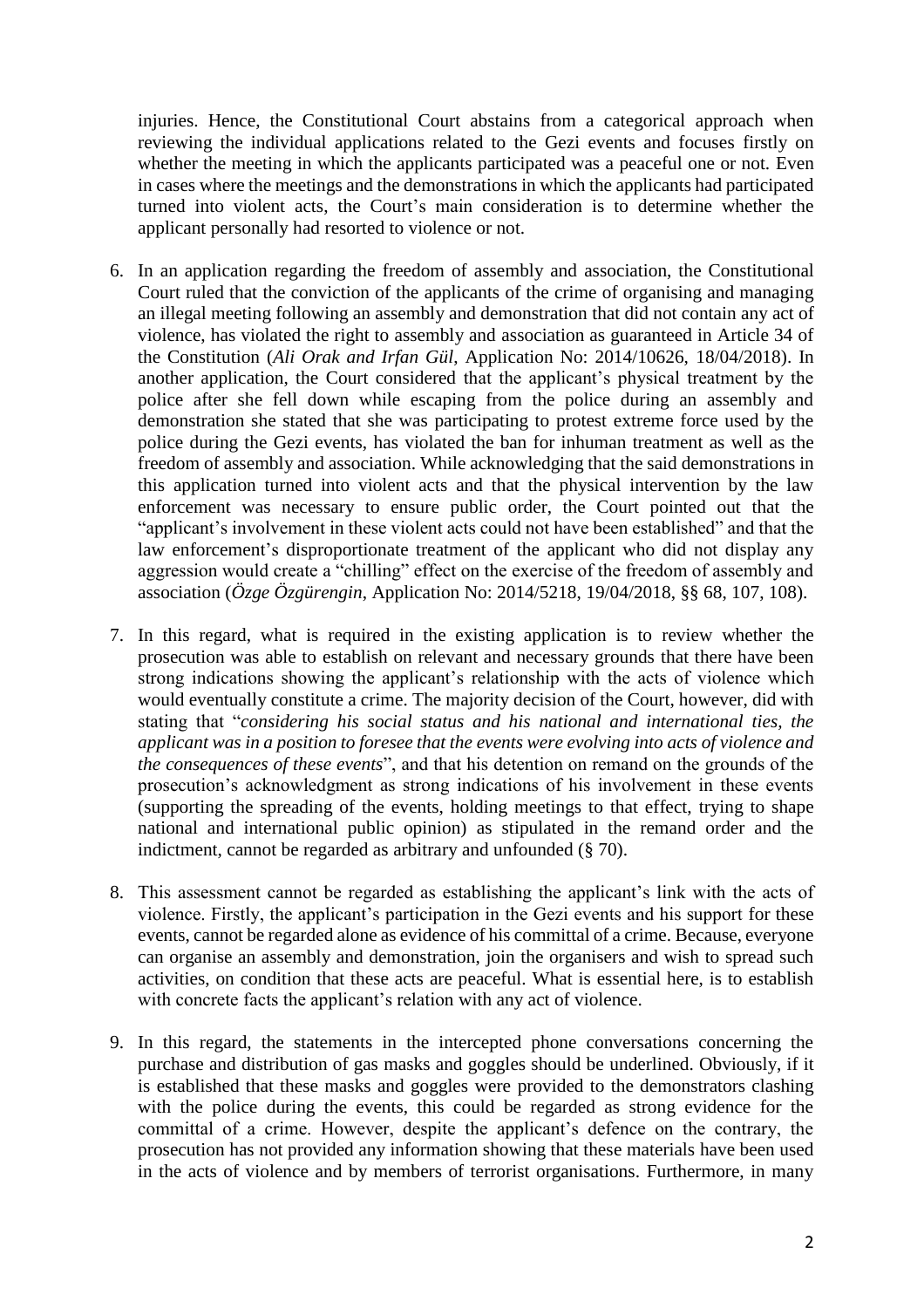cases brought in the aftermath of the Gezi events, the courts acknowledged while ruling acquittal of the accused that articles such as gas masks and goggles could be used for peaceful purposes and that the accused individuals "carried these articles to protect themselves against the teargas used by security forces during the events" (Istanbul  $50<sup>th</sup>$  First Instance Criminal Court, E. 2013/460, K. 2013/790, 19/12/2013. For other acquittal decisions, please see, Istanbul 19<sup>th</sup> First Instance Criminal Court, E. 2013/408, K. 2014/145, 26/12/2014; Istanbul 33rd First Instance Criminal Court, E. 2014/88, K. 2015/145, 29/04/2015).

- 10. Besides, the applicant's statements in his intercepted phone conversations during the Gezi events such as "how these demonstrations would change the political situation" and "spreading the events in Anatolia" should not be considered and interpreted separately by isolating them from the entirety and the context of the exchange. The statement of the applicant during his phone conversation with the individual I.P. on 25/10/2013 where he said "what we imagine and would like to see after the Gezi events is that local governments would become more transparent, a more participative model would emerge, in other words the energy coming out of these events would continue to function as an element of democratic opposition or democratic pressure…" shows that he considered these events as pressure exerted by democratic opposition. Likewise, his statements in these phone conversations such as "it would be useful if the organisers of these meetings and demonstrations met with government officials and especially with the (then) Minister of Justice, dialogue had to be started with officials, withdrawal of money from a bank could put the economy in difficulty, giving way to an economic crisis should not be the field of action for leftist democratic groups" are in support of the applicant's defence.
- 11. Third party conversations as to the applicant's financial assistance to the participants of the events are also presented as strong evidence for the committal of a crime. It cannot be understood from the investigation file whether these individuals did participate in the Gezi events, and more importantly whether they had any contact with the applicant and whether they obtained any financial aid from the applicant. Thus, it would not be appropriate to regard these conversations as strong evidence for the committal of crime.
- 12. In addition, certain photographs seized on the mobile phone of the applicant were also considered as strong evidence for the committal of crime. One of these photographs is a map showing Turkey as divided into regions. The applicant stated in the beginning that he has seen this map in a publication abroad, that he considered it as relevant to the Sevres Treaty and he saved the map as archive material. In his petition submitted to the Criminal Peace Magistrate on 07/03/2018, the applicant stated that he remembered the map wrongly and that the said map was from the training manual of ANG Foundation on "Main bee production", that the map showed regional origins of bee species and that he photographed the map while he was following an activity of the said Foundation in Artvin. The prosecution did not present any evidence to refute this defence statement of the applicant. Similarly, factual grounds have not been provided to establish strong evidence neither for the photograph found on the applicant's mobile phone of a banner used in the Gezi events and which he said he had not shared with other people, nor for the photograph taken during a funeral where masked individuals opened the poster of the leader of the terrorist organisation.
- 13. It was alleged that the applicant was in contact with some internationally renowned persons and organisations, that he frequently travelled abroad during the Gezi events and held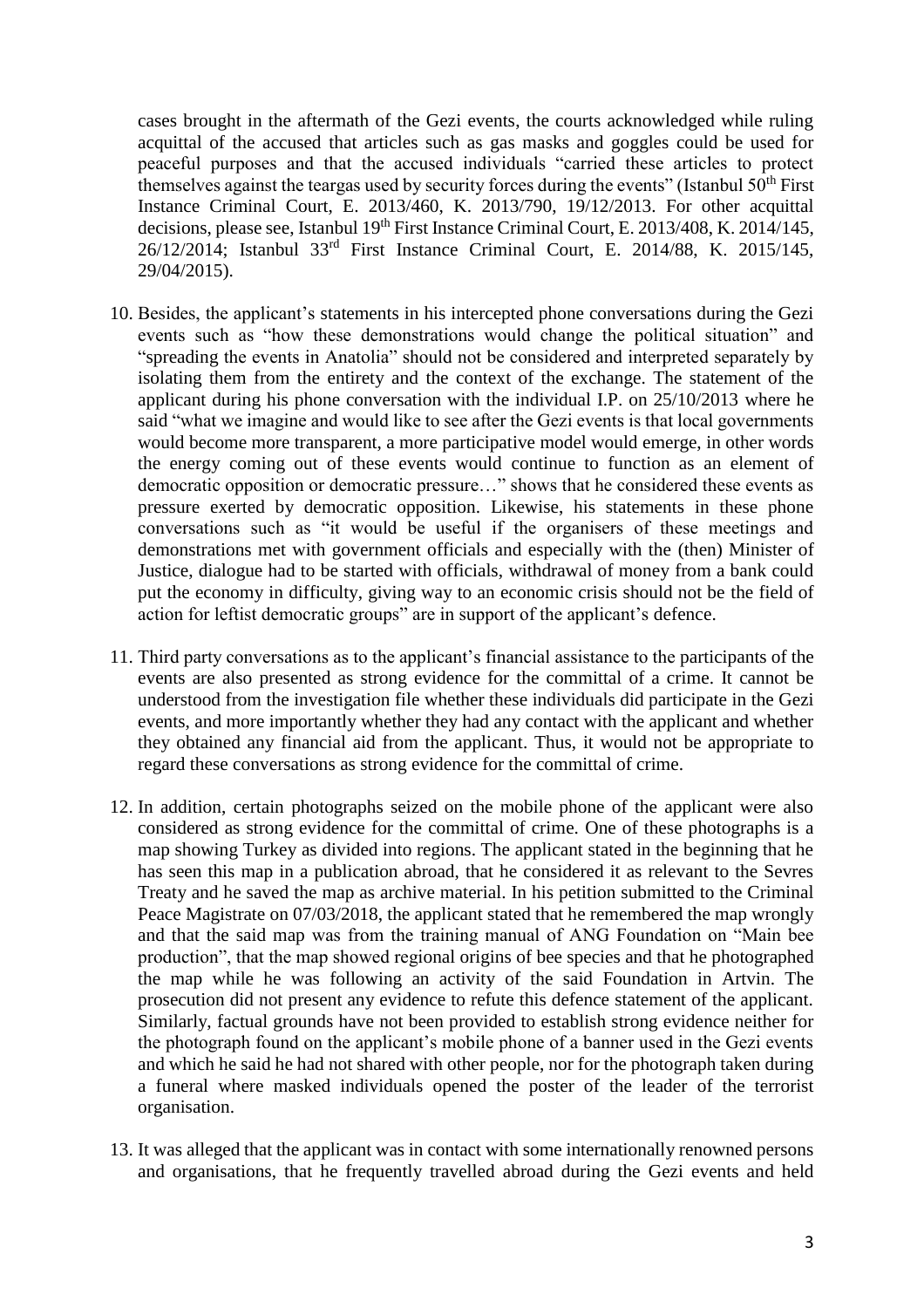meetings with members of the European Parliament and some foreign individuals, including ambassadors and consuls and that he attempted to provide support for the events from the West. However, the prosecution failed to establish the link between these activities of the applicant and the violent acts during the Gezi events, and the charges brought against him.

- 14. In light of the reasons explained above, it is understood that the prosecution failed to establish the factual grounds as to the applicant's committal of the crime of overthrowing the government, and the existence of strong evidence to that effect necessary for his detention on remand.
- 15. Furthermore, it is not possible to agree with the assessment as to the proportionality of the applicant's detention following the assessment of strong suspicion of crime as stated in the majority decision. The mere existence of strong evidence for the committal of a crime is not sufficient for the detention measure to be lawful. Detention should, at the same time, be proportionate. In this regard, *necessity* should also be assessed as an element of proportionality. The Constitutional Court has reviewed the necessity of detention in cases where there had been a significant time lapse between the date of start of investigation and the date of detention. In cases where detention is ordered following no action for longer periods of time after the start of the investigation, the prosecution bears the responsibility to prove why detention would be necessary. The Constitutional Court ruled in previous cases that resorting to the detention measure six months after the initiation of investigation without providing any further evidence other than those included in the initial investigation file, and failure to provide a reasonable explanation as to why detention measure became "necessary" is to be considered as an element of violation of the right to liberty and security of the person (see *Erdem Gül and Can Dündar* [GC], Application No: 2015/18567, 25/02/2016, §§ 79-81).
- 16. In the present case, the applicant is essentially charged with managing and organising the Gezi events which took place in mid-2013. Hence, following these events, investigation 2013/1120 was initiated against the applicant together with some other suspects, which then was included in the investigation file 2014/40852. Within this framework, interception and physical surveillance orders were given against the applicant. Yet, no custody or remand orders were given, nor the applicant was called in to provide statement in the meantime. The applicant was remanded on 01/11/2017, more than four years after the initial investigation. The vast majority of the evidence presented in the investigation file were based on telephone conversations of the applicant with some individuals during the Gezi events. In other words, almost all the main evidence presented as grounds for the applicant's detention are already those included in the initial investigation file. Without presenting any new significant evidence, the prosecution failed to prove why the applicant's detention after more than four years, was *necessary*.
- 17. Within this context, it should also be assessed whether the applicant's detention would have been deemed proportionate in state of emergency, as stipulated in Article 15 of the Constitution. In some other applications for detention during the state of emergency where the Constitutional Court found violation of the right to liberty and security on the grounds of absence of strong suspicion of crime, it did not reach a different conclusion under Article 15 of the Constitution (see *Mehmet Hasan Altan* (2) [GC], Application No. 2016/23672, 11/01/2018, § 157; *Şahin Alpay* [GC], Application No. 2016/16092, 11/01/2018, § 110; *Ali Bulaç*, [GC], Application No. 2017/6592, 03/05/2019, § 71). Since the presence of strong suspicion of a crime continues to be the preliminary condition for detention even during